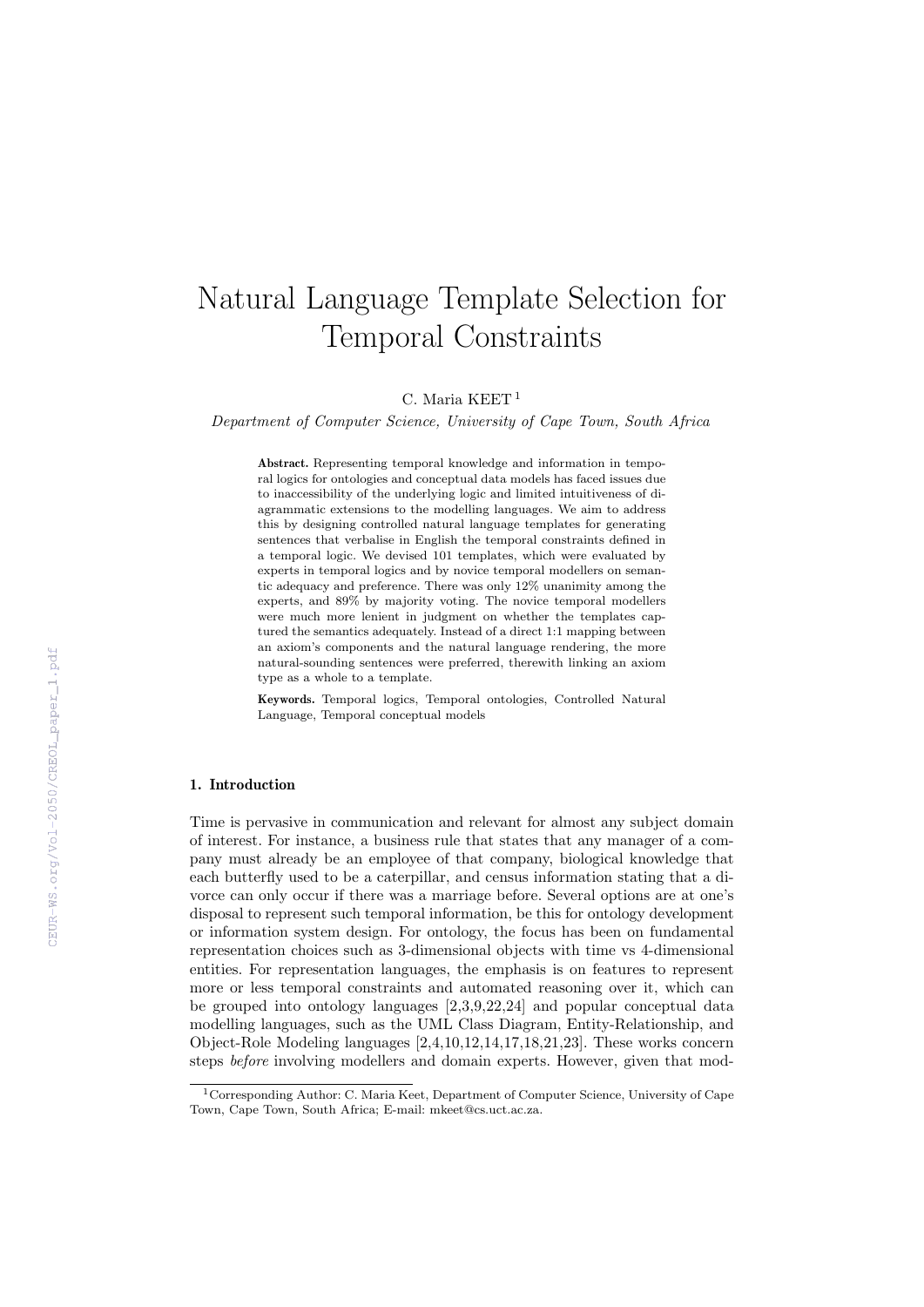ellers have great difficulty with using such temporal representation languages [15], then these advances are unlikely to be used. The two principal approaches to address this problem is to use a graphical notation or natural language sentences. To illustrate: a sample model in the TREND language [15] is shown in Figure 1-A. This is not immediately clear to anyone unless trained in the semantics of the temporal adornments (such as "Dex"; explained further below) [26]. Its logic-based reconstruction in the  $DLR_{US}$  Description Logic (DL) [2], shown in Figure 1-B, is typically even less accessible to modellers. The remaining option is a natural language rendering, which is what we focus on in this paper.





The natural language option means to *verbalise* structured input or use Natural Language Generation (NLG). Atemporal verbalisation has been successful for both conceptual data models [6,13] and ontologies [1,5,7,25,27]; for instance, for the axiom Manager  $\subseteq$  Employee and a template Each [subclass] is a(n) [superclass] for simple subsumption, the verbalisation will generate Each Manager is an Employee. It is an obvious step to seek to use such a template-based approach also for the temporal constraints. Existing works only generate text from temporal data rather than information and knowledge; e.g., sample data for ORM diagrams [8], time series data [19], and querying temporal databases [20].

The aim is thus to find out what is the best way of verbalising the temporal constraints and answer 1) Does each proposed natural language sentence template capture the semantics of the temporal constraint adequately? and 2) Which sentence among the options is preferred? We used the semantics of the Description logic (DL)  $\mathcal{DLR}_{\mathcal{US}}$  as structured information and knowledge representation, as it currently has the most comprehensive set of temporal constraints and it easily can be mapped to one's preferred logic or modelling language. We discuss the template development to verbalise the 34 temporal constraints. One or more templates were devised for each temporal constraint. The templates were evaluated by three temporal logic experts and five 'mixed experts' (experts in modelling, logic, or NLG, but not temporal). There was little unanimous agreement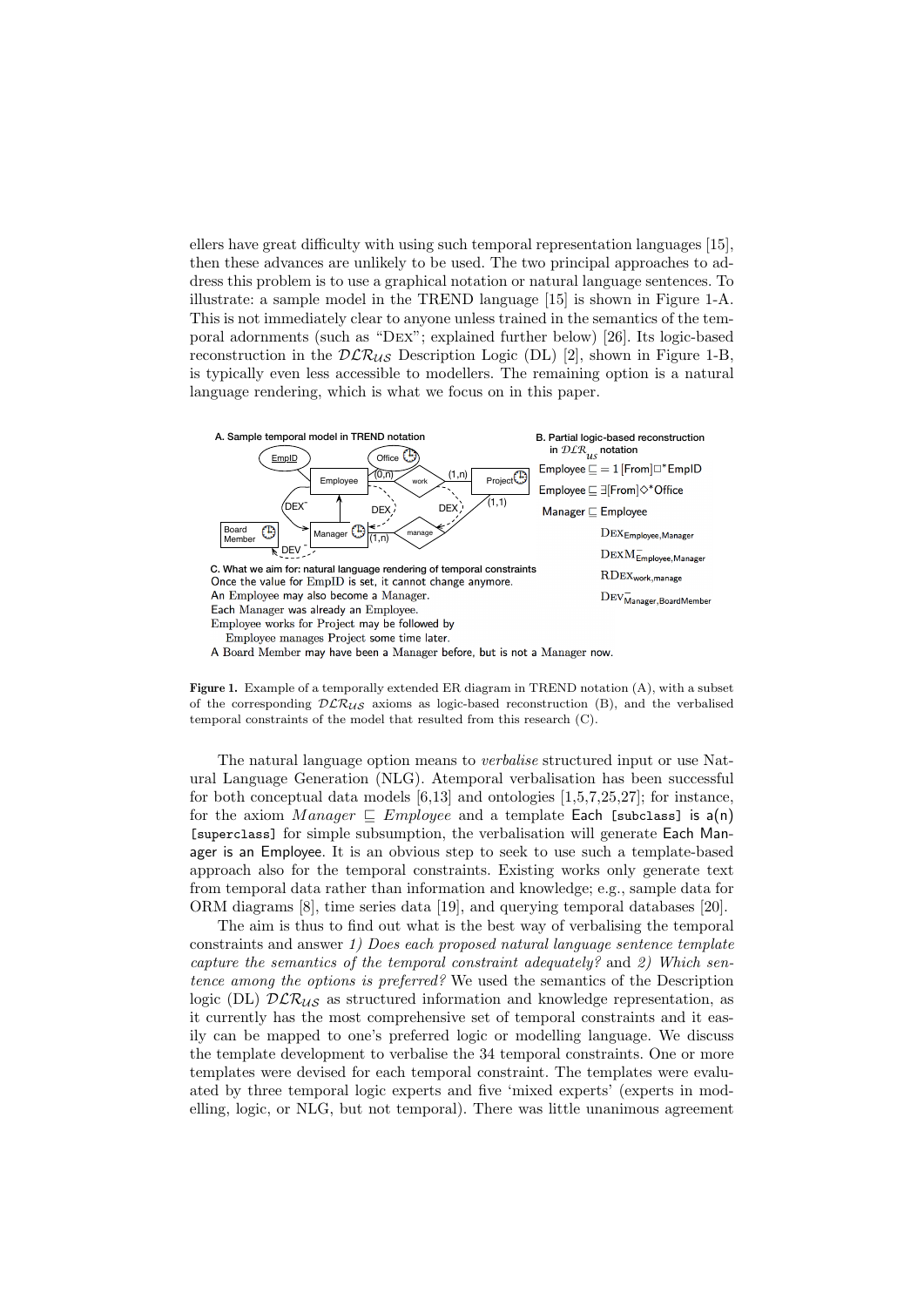on template preferences among the experts. The 'mixed experts' judged many more sentences to be correct than the experts, yet there was even less agreement among the participants. Overall, 26 of the 34 constraints did result in preferred sentences, and the remaining 8 sentences were updated by taking into account the written feedback. These final templates map an axiom type as a whole to the template as a whole, rather than by consituent.

In the remainder of the paper, we first describe preliminaries in Section 2. Possible templates with word choices are discussed in Section 3. The evaluation is presented in Section 4. We discuss and conclude in Sections 5 and 6.

## 2. Preliminaries: language and time

Linguistically, there are two principal ways to refer to temporal points and intervals in a sentence: using verb tenses, such as 'have eaten' and 'will eat', or prepositions and adjuncts, such as 'before' and 'some time later', or both to stress the time dimension and relation between events at points or during intervals, like 'have eaten before [some other event]'. The major languages in the world have between zero (e.g., Chinese) and three (e.g., Romance languages) tenses, with variations using compound forms with auxiliary verbs.

Within commonly used information and knowledge representation that we restrict ourselves to here, not all verb tenses and adjuncts will be needed, because it is a restricted application domain concerning tracking the evolution of objects, relations, and, possibly, attributes over time, not, say, events that did not happen in the past ('could/would have done'). The core relevant temporal aspects are depicted in Figure 2. First, we have "snapshot (rigid)", which is essentially atemporal, or 'at all times' for the duration of the entity's existence. The "temporal options (antirigid)" denotes that an entity is an instance of a type at some time, but not at all times, which is indicated with a non-solid line. There are four core transition constraints: "extension" means that at some time an entity also instantiates another type and "evolution" means that the entity instantiates one type after another. These constraints may be quantitative (a fixed amount of time), and are either optional (universally quantified) or mandatory (existentially



Figure 2. Flow of (linear) time with the main options included in temporal conceptual data models (based on [4]). The horizontal lines depict an object's life as a member of an entity type, a tuple (relation) as a member of a relationship, or an attribute.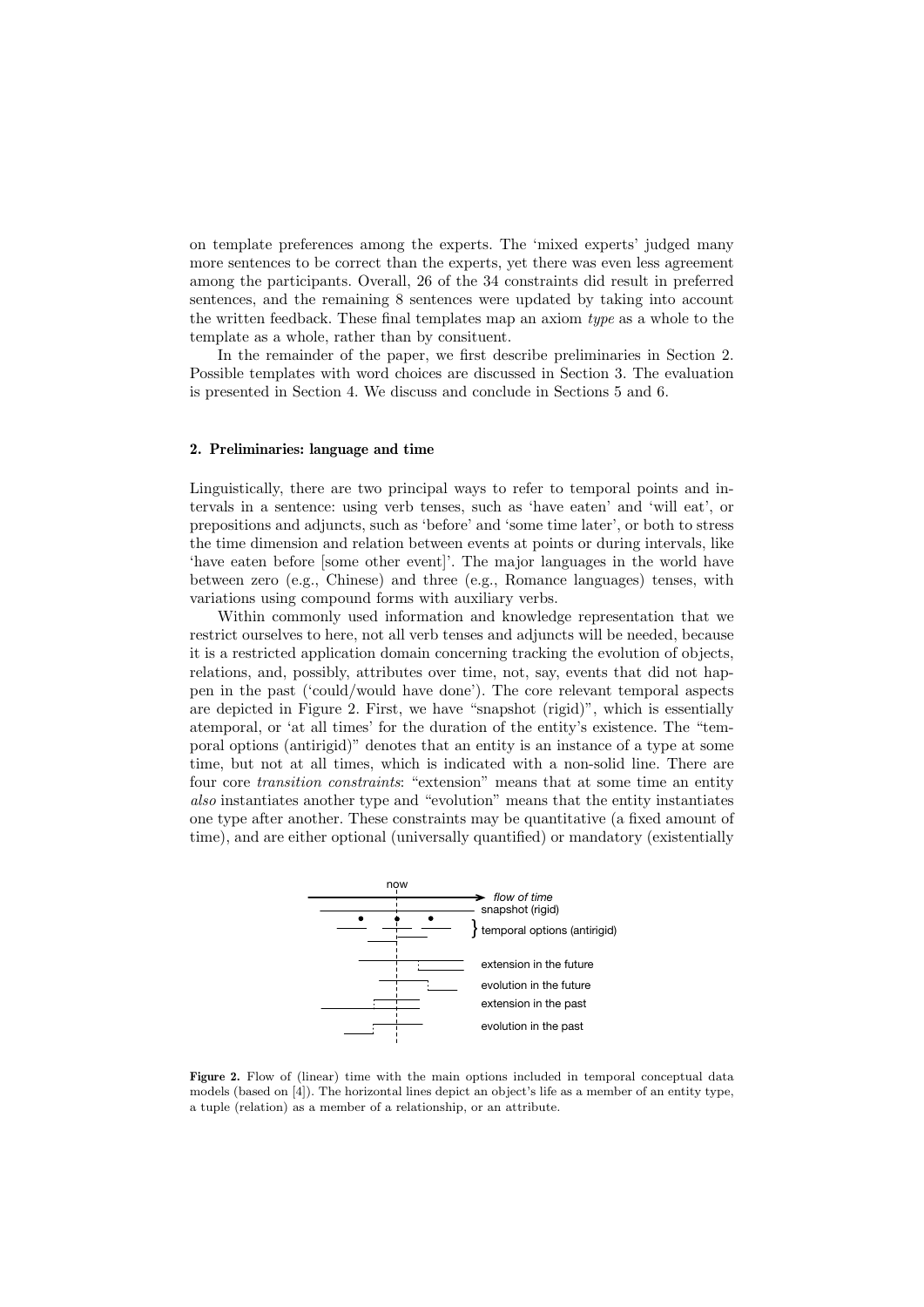quantified). As they can be declared for entity types, relationships, and attributes, this amounts to 48 possible temporal constraints. These changes can be covered by just a few verb tenses. Mainly, they constitute choices on the future single vs future continuous (respectively, the past).

Some of the temporal constraints are computationally more interesting than others. In particular, constraints on the future are trivially satisfied and thus cannot be checked, whereas constraints about the past—which must be present in a prior state of the data or knowledge base—and quantitative constraints can be checked. Also, it was difficult to devise good examples for some of the attribute constraints, and they are not used often in ontologies anyway. Taking this into account, we reduced it to 34 axiom types out of the 48. Further, it makes sense to include domain and range when verbalising a relationship of a conceptual model. This context is necessary because a conceptual model may reuse the name of an attribute or relationship, but never with the same entity types. This is in contrast with relations in ontologies that do not require a domain and range restriction, and as also reflected in  $DLR_{\mathcal{U}}s$ . We have made templates for both scenarios, but it appeared that the templates for the relations (OWL object properties, DL roles) in ontologies always resulted in a subset of those of conceptual models such that it required one conversion rule (illustrated below). Therefore, we opt here for the more comprehensive ones with domain and range.

#### 3. Specific template options

We created 1-7 candidate templates for each constraint, which would verbalise the constraints more or less precisely or colloquially. For each list of options for a constraint, the first one is most literal with respect to the formal semantics, and the other ones are more or less precise rewordings that sound less 'clunky' and artificial. Regarding the formal counterpart, we rely on the formal foundations of TREND, being the semantics of  $\mathcal{DLR}_{US}$  [2], so as not to clutter the paper with too much repetition and syntax notation. The semantics here and in the following subsections is based on [4] that was extended with temporal relationships [14], and the additional mandatory constraints are adapted from [4]. Considering the usual model-theoretic semantics, we use a temporal interpretation of the signature of a conceptual data model M. This is a structure of the form:  $\mathcal{I} = ((\mathbb{Z}, \leq$ ),  $\Delta^{\mathcal{I}}, \{\cdot^{\mathcal{I}(t)} \mid t \in \mathbb{Z}\}\)$ , where  $(\mathbb{Z}, <)$  is the set of integers denoting the intended flow of time,  $\Delta^{\mathcal{I}} \neq \emptyset$  is the interpretation domain divided into  $\Delta_C^{\mathcal{I}}$  over classes and  $\Delta_D^{\mathcal{I}}$  over data types, and  $\cdot^{\mathcal{I}(t)}$ , for  $t \in \mathbb{Z}$ , is the *interpretation function* which assigns a set  $C^{\mathcal{I}(t)} \subseteq \Delta^{\mathcal{I}}$  to each entity type  $C \in \mathcal{C}$ , a set  $R^{\mathcal{I}(t)}$  of tuples over  $\Delta_C^{\mathcal{I}} \times \Delta_C^{\mathcal{I}}$  to each relation  $R \in \mathcal{R}$  and a set  $A^{\mathcal{I}(t)}$  of tuples over  $\Delta_C^{\mathcal{I}} \times \Delta_D^{\mathcal{I}}$  to each attribute  $A \in \mathcal{A}$ . While  $D\mathcal{LR}_{\mathcal{US}}$  permits *n*-ary relations, we present just the case for binaries. The formalisation of all constraints is available in the supplementary material at http://www.meteck.org/files/CREOL17suppl.zip.

#### 3.1. Model elements

The entity types, relationships, and attributes can be divided into atemporal ('snapshot') and temporal entities, where the former has no explicit specification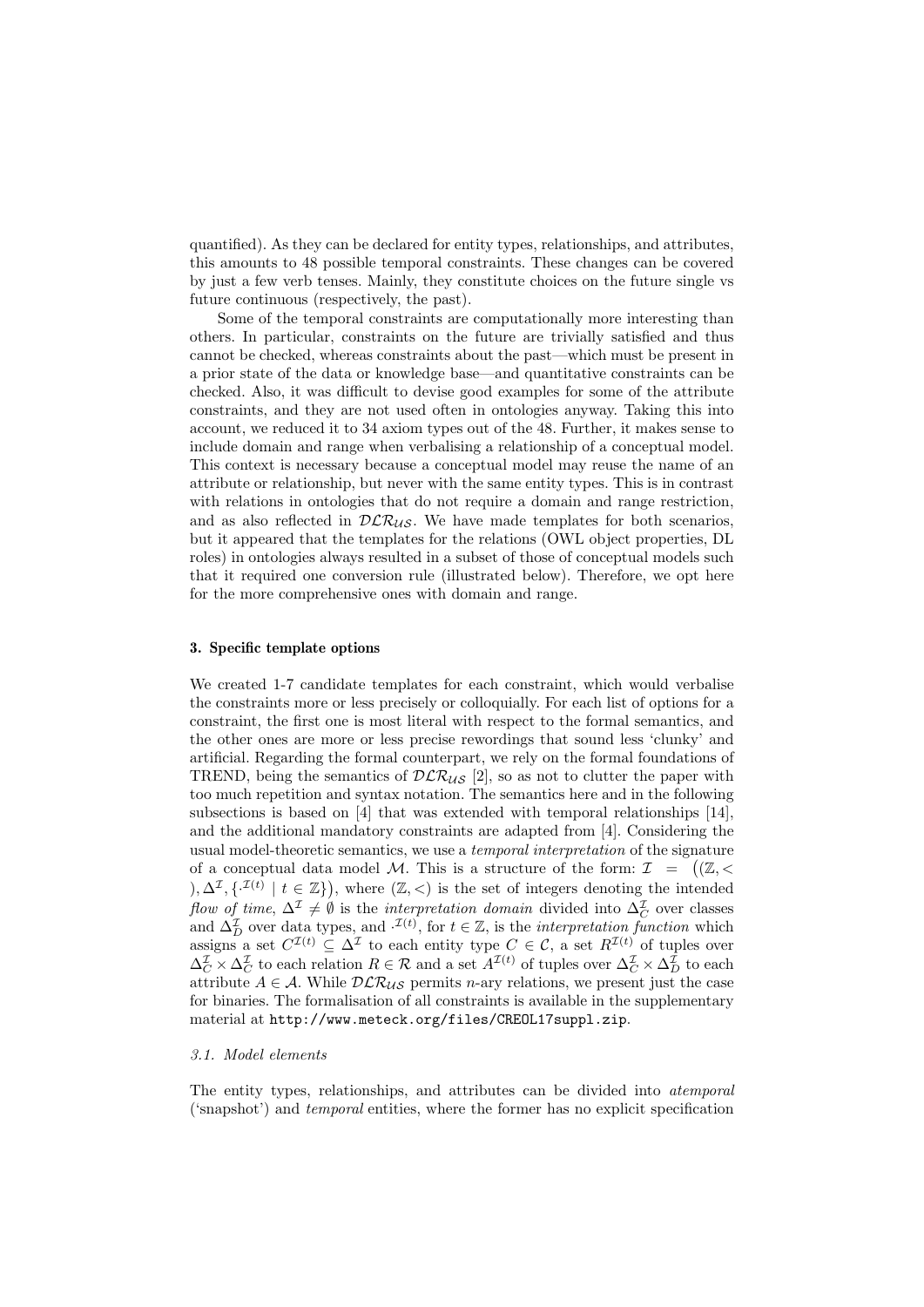of time—or: holds globally at all times—and the latter do. A temporal entity type is formalised as  $o \in C^{\mathcal{I}(t)} \to \exists t' \neq t.o \notin C^{\mathcal{I}(t')}$ . A template option with a closer 1:1 match between the axiom type with its structure and the natural sentence and, say, the entity type Student would generate If an object is an instance of entity type Student, then there is some time where it is not a Student or one could paraphrase it as Each Student is not a Student for some time, among the possible options.

For temporal relationships, with the semantics  $r \in R^{\mathcal{I}(t)} \to \exists t' \neq t \cdot r \notin \mathcal{I}(t)$  $R^{\mathcal{I}(t')}$ , we devised two options that amounted to largely just shuffling around the constituents of the template, with  $C_i$  an entity type and  $R_i$  a relationship:

(a) The objects in the facts in ..C<sub>1</sub>.. ..R<sub>1</sub>.. ..C<sub>2</sub>.. do, at some time, not relate through ..R<sub>1</sub>.. (b) The objects participating in a fact in ..C<sub>1</sub>.. ..R<sub>1</sub>.. ..C<sub>2</sub>.. do not relate through ..R<sub>1</sub>.. at

some time.

Note that for an ontology setting, one can simply drop the  $C_1$  and  $C_2$  variables for the entity types: The objects in  $R_1$ .. do, at some time, not relate through  $R_1$ ...

The semantics of a basic temporal attribute is  $o \in C^{\mathcal{I}(t)} \wedge \langle o, d \rangle \in A^{\mathcal{I}(t)} \rightarrow$  $\exists t' \neq t.\langle o, d \rangle \notin A^{\mathcal{I}(t')}$ , where the templates assume that any 'has' from the attribute's name is dropped if it is already in the name (e.g., hasColour), or it is substituted with the verb in the attribute's name. For instance, its option (e) with an example about bonus payments would generate a sentence alike An Employee receives a Bonus, but not always.

## 3.2. Dynamic constraints

The two basic types of dynamic constraints are extension and evolution (recall Figure 2), where extension has the element remain a member of the source class and in an evolution it stops being member of the source class once it evolves to the target class. This may be at 'some' time or at a metric (quantitative) time, and it may persist or not. They can be optional or mandatory, i.e., whether some object, relation, or attribute  $may$  evolve or all objects/relations that instantiate the class/relationship must evolve. This can be verbalised more or less harshly, just like with atemporal constraints<sup>2</sup>. That is, for future tense one can use the auxiliary verb 'will' versus the stronger-sounding 'has to' or 'must'. Likewise, for the past there is a similar type of difference between 'was already/before/earlier, but not now' vs. 'must have been'. For instance, mandatory dynamic evolution in the past (DEVM<sup>-</sup>), i.e.,  $o \in \text{DevM}^{-\mathcal{I}(t)}_{C_1, C_2} \to (o \in C_1^{\mathcal{I}(t)} \to \exists t' < t.o \in \text{Dev}_{C_1, C}^{\mathcal{I}(t')}$  $\bigl( \begin{smallmatrix} L & 1 \\ C_1 & C_2 \end{smallmatrix} \bigr)$ where the semantics of DEV is  $o \in \text{Dev}_{C_1, C_2}^{\mathcal{I}(t)} \to (o \in \text{C}_1^{\mathcal{I}(t)} \land o \notin \text{C}_2^{\mathcal{I}(t)} \land o \in$  $C_2^{\mathcal{I}(t+1)} \wedge o \notin C_1^{\mathcal{I}(t+1)}$ , with, e.g., Butterfly (to be filled in for  $C_2$  in the template) and the Caterpillar  $(C_1)$  it used to be, with the following possible templates:

(a) Each .. $C_1$ .. must have been  $a(n)$  .. $C_2$ .. , but is not  $a(n)$  .. $C_2$ .. anymore.

(b) Each .. $C_1$ .. was a(n) .. $C_2$ .. before, but is not a(n) .. $C_2$ .. now.

(c) If  $.C_1...$ , then  $.C_1...$  was  $a(n)$   $.C_2...$  before, but is not  $a(n)$   $.C_2...$  anymore.

Persistence (PDex/PDev) has the change holding at all times in the future, which is built from whatever will be chosen from the possible templates and appended by a phrase like , and this remains so. or , and this remains so indefinitely..

For quantitative extension and evolution, we need a specific number for counting and, implicitly, some time unit to be able to construct, e.g., 'after

<sup>2</sup>e.g., 'each Prof teaches at least one course' vs. 'each Prof must teach at least one course'.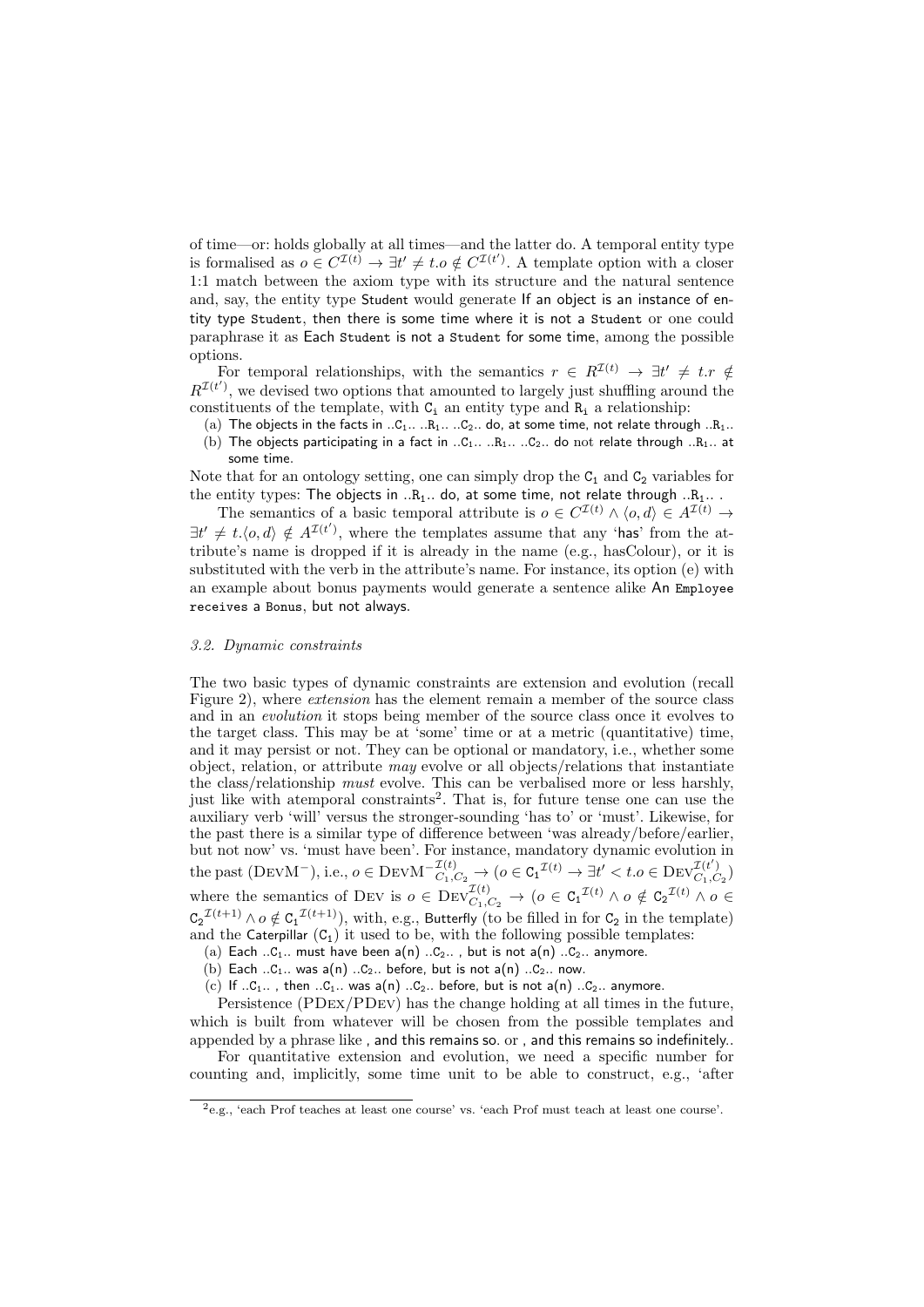at least 3 years'. The number is denoted with the variable  $D_1$  in the template. For instance, mandatory quantitative extension in future (QexM), i.e.,  $o\in\mathrm{Qex}_{C_1,C_2}^{\mathcal{I}(t)}\to (o\in\mathtt{C_1}^{\mathcal{I}(t)}\to \exists(t+n)>t.o\in\mathrm{Qex}_{C_1,C_2}^{\mathcal{I}(t+n)}),$  e.g., all Students (to be slotted in at  $C_1$ ) have to Volunteer  $(C_2)$  in the second year  $(D_1)$  of their study, with template options:

(a) Each ..C<sub>1</sub>.. will also become  $a(n)$  ..C<sub>2</sub>.. after [at least/at most/exactly] ..D<sub>1</sub>...

(b) If  $.C_1..$  for [at least/at most/exactly]  $.D_1..$  , then  $.C_1..$  becomes  $a(n)$   $.C_2..$  as well.

Regarding word choice in template design for relationships, the transition concerns overlapping or successive processes; thus verbs such as 'precede' and 'follows' are applicable. On their own, they do not distinguish between the two cases of whether the relations may co-exist or if one occurs after the other. This can be addressed by disambiguating both cases, or one of the two with the other left implicit. We chose the latter option, and add it to the evolution cases rather than the extension cases, as they are stricter constraints. Likewise, 'sequentially' and 'successively' are roughly synonyms and imply that earlier state has ended, so the only core difference to test is whether that should be made explicit, e.g., with inclusion of terms such as 'ending' or 'terminating', or not. For instance, for mandatory dynamic extension for relationships in the past (RDexM<sup>−</sup>), i.e.,  $\langle o, o' \rangle \in \text{RDEXM}_{R_1, R_2}^{\text{T}(t)} \rightarrow (\langle o, o' \rangle \in R_2^{\text{T}(t)} \rightarrow \exists t' < t.\langle o, o' \rangle \in \text{RDEX}_{R_1, R_2}^{\text{T}(t')})$ where the semantics of 'just' RDEX is  $\langle o, o' \rangle \in RDEX_{R_1,R_2}^{\mathcal{I}(t)} \rightarrow (\langle o, o' \rangle \in RDEX_{R_1,R_2}^{\mathcal{I}(t)}$  $\texttt{R}_1{}^{\mathcal{I}(t)} \rightarrow \exists t' > t. \langle o, o' \rangle \in \texttt{R}_2{}^{\mathcal{I}(t')}) , \text{ option (a) was Each ..C}_1. . . . \texttt{R}_1. . . . C_2. . \text{ is preceded}$ by  $.C_1...R_2...C_2...$  For instance, every passenger who boards a flight must have had a check-in process before with its template option (a) then results in a somewhat clunky Each Passenger boards Flight is preceded by Passenger checksIn Flight. Note that also here it is easy to see how this template can be adapted for ontologies by dropping the  $C_1$  and  $C_2$  variables.

These time markers are more challenging with the more complex constraints. For instance, mandatory dynamic evolution for relationships in the past (RDevM<sup>−</sup>), with the typical example that any pair of humans who are divorced were married before that. The full set of template options to choose from was:

- (a) Each  $..C_1.....R_1......C_2...$  is strictly preceded by  $..C_1.....R_2......C_2...$
- (b) Each  $..C_1.....R_1...C_2...$  is preceded by  $..C_1...R_2...C_2...$  and they are not in that  $..C_1...$  $R_2... C_2...$  relation anymore.
- (c) If  $.C_1...R_1...C_2...$ , then it was preceded by  $.C_1...R_2...C_2...$  and they are not in that  $.C_1...R_2...C_2...$  relation now.
- (d) Each .. $C_1$ ... .. $R_1$ ... .. $C_2$ .. must have been preceded by .. $C_1$ ... .. $R_2$ ... .. $C_2$ .. and they are then not in that  $..R_2..$  relation anymore.
- (e) If  $.C_1...R_1...C_2...$ , then it must have been preceded by  $...C_1...R_2...C_2...$ , but  $.C_1...$ not  $..R_2$ ..  $..C_2$ .. anymore.

Two dynamic attribute constraints were included in the evaluation, which were uncontentious, and therefore they are omitted here due to space limitations.

## 4. Evaluation

The templates designed for the temporal elements and constraints are evaluated aiming to answer:

1. Does each proposed template for a natural language sentence capture the semantics of the temporal constraint adequately?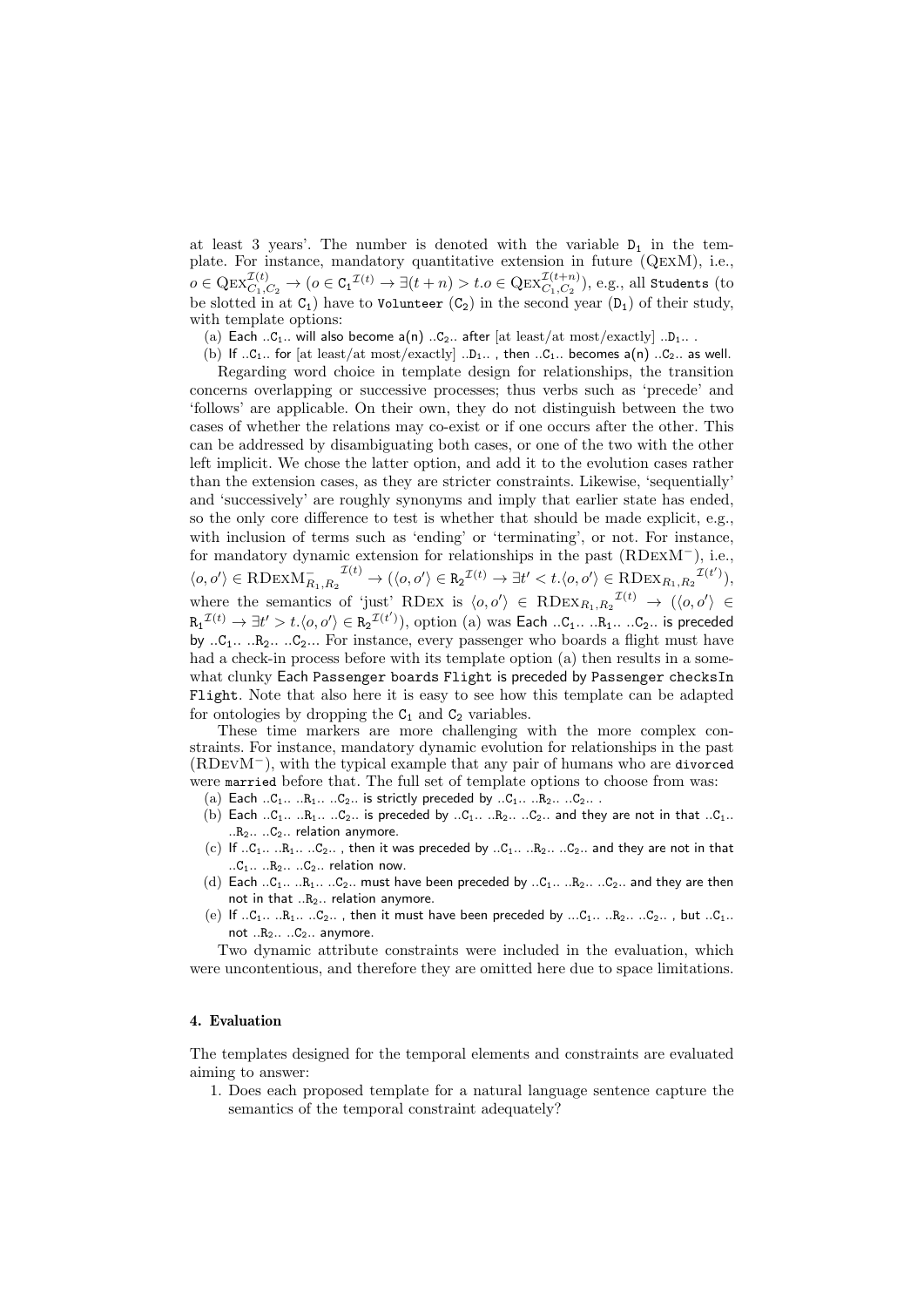2. Which sentence among the options is preferred?

The principal approach is to use a two-pronged survey: a small group of experts in temporal logic, and a 'mixed' group of experts in related relevant fields that is not temporal logic, which includes modellers, NLG experts, and logicians.

## 4.1. Materials and methods

A survey was designed with the temporal constraints and elements, and 1-7 templates for each. The participants were given a brief written explanation of the logic and how to read a template, an example for each constraint, and the scope of the evaluation. They were instructed to evaluate each template on whether it would capture the meaning adequately, which could be answered with either "yes", "sort of" denoting borderline, or "no", and which of the templates they preferred, if any, among the set of templates for that constraint. They also were allowed to comment on each template option.

The three temporal logic experts are remote colleagues and were recruited by email through purposive sampling. The mixed group also was recruited through purposive sampling, with as prerequisite that they have a good to excellent understanding of modelling, logic, or NLG. No personal information was recorded other than whether they have English as their mother tongue language. The answers were collected in a pre-formatted spreadsheet. A follow-up interview with one expert was also conducted to obtain further qualitative feedback on the choices.

All materials and results are available at http://www.meteck.org/files/ CREOL17suppl.zip.

#### 4.2. Results and discussion

We present first the results of the experts and then those of the mixed group.

#### 4.2.1. Experts' judgements

An overview of the quantitative results is included in Table 1. 41% of the templates were deemed to properly represent the semantics of the temporal constraint, though only 12 templates received the same score (either all "yes", "sort of", or "no") with most (78) receiving two the same verdicts, reaching 89% then. Four templates of constraints were unanimously preferred: those for Mandatory Quantitative Extension and for Evolution (QexM and QevM) and the two attribute constraints (Freez 'frozen attribute' and AQev 'Quantitative evolution, attribute'). With majority voting, this increased to 13 constraints. This is remarkable, because the experts know each other well and have collaborated. Even the simple constraint of 'temporary class' (Tc) had three different verdicts for its option (b)  $.C<sub>1</sub>$ .. is an entity type whose objects are, for some time in their existence, not instances of ..C<sub>1</sub>.., as did option (b) of dynamic evolution in the past (DEV<sup>-</sup>).

Quantitative extension and evolution used the grammatically correct 'for' in the sentence, but this was deemed wrong. Instead, the experts preferred 'since'. This may be due to either the Since operator in the logic, or it has a stronger sense of time and fewer senses than the multiple-use 'for', or that neither of the experts has English as mother tongue. A follow-up interview on this matter with one of the experts (e3 in the data) revealed that at least for e3 it was not so much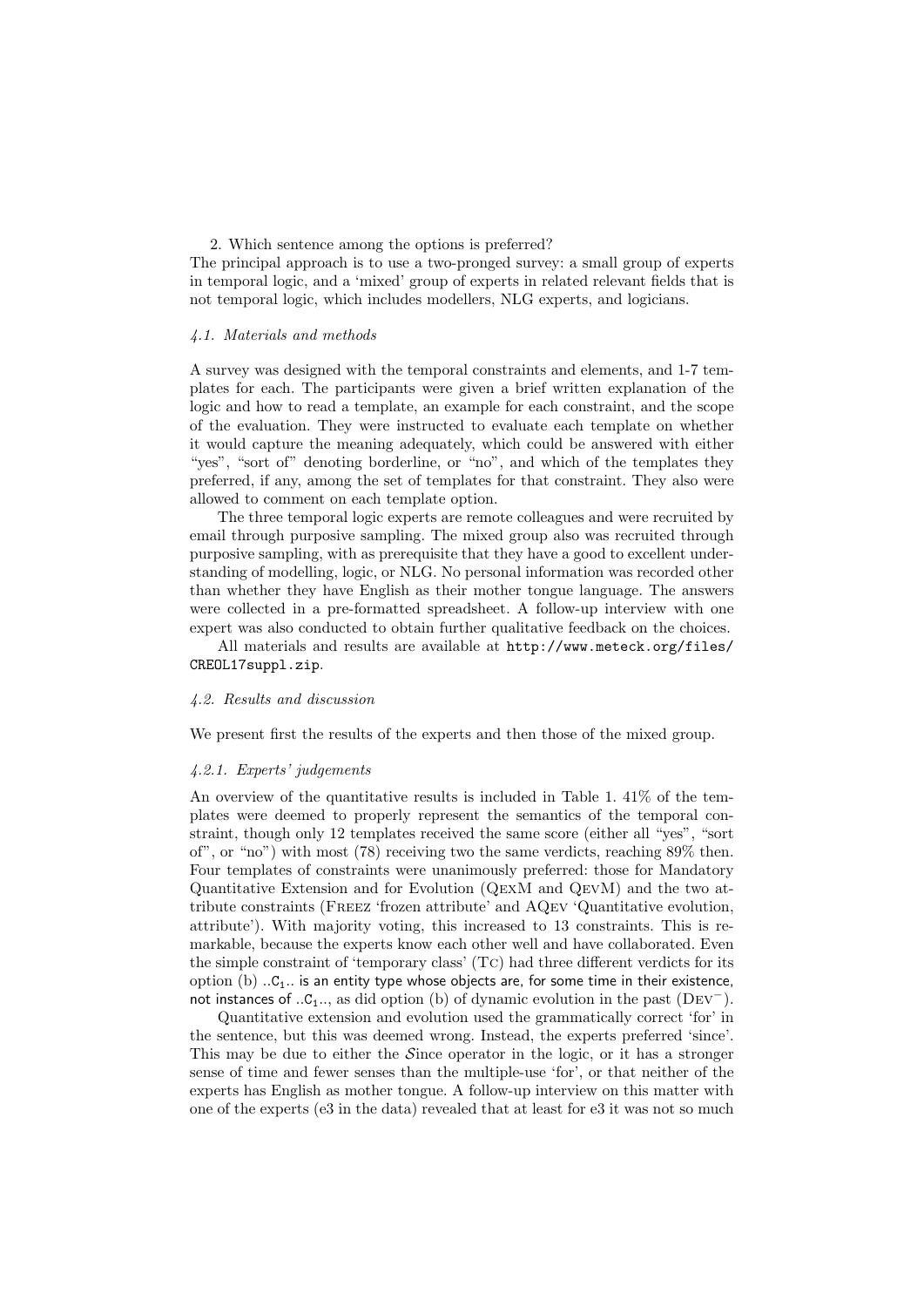|                        | Temporal logics group |      |     |      | Mixed experts group |     |     |       | Both             |      |     |      |
|------------------------|-----------------------|------|-----|------|---------------------|-----|-----|-------|------------------|------|-----|------|
|                        | $\boldsymbol{n}$      | avg. | sd. | pct. | $\boldsymbol{n}$    | avg | sd. | pct.  | $\boldsymbol{n}$ | avg. | sd. | pct. |
| Yes                    | 125                   | 42   | 15  | 41%  | 324                 | 65  | 19  | 64%   | 449              | 56   | 21  | 56%  |
| Sort of                | 98                    | 33   | 16  | 32%  | 130                 | 26  | 19  | 26%   | 228              | 29   | 18  | 28%  |
| $\mathbf{N}\mathbf{o}$ | 80                    | 27   | 9   | 26%  | 44                  | 9   | 8   | $9\%$ | 124              | 16   | 12  | 15%  |
| Total                  | 303                   |      |     |      | 498                 |     |     |       |                  |      |     |      |

Table 1. Aggregates for experts and the mixed group (rounded) on whether a template captures the semantics adequately; n: number; avg.: average; sd: standard deviation; pct: percent.

about 'for' vs 'since' but the fine-grained distinction between "for an x amount of time since x" (or: holding between x ago and now) vs. "x chronons ago" but it may not hold some time between x and now. On closer inspection, the logic stated the latter, while the former was intended, which is what caused the confusion.

Regarding 'preceded by' and 'followed by' in the templates (recall Section 3.2), there were a few comments such as "I don't like "followed" that can be understood as "at the next time point"". Thus, only using strictly/immediately to indicate the next/previous time point and therewith leaving implicit when this may not be the case when it is not stated explicitly was found to be ambiguous. Put differently: an explicit time marker was perceived to be needed also for the 'some time'. We updated the templates accordingly (see online supplementary material).

An important result to note for the preferred templates, is that they do not follow the structure of the axiom, regardless whether it would be rendered in the formal semantics or  $DLR_{\mathcal{U}\mathcal{S}}$  syntax. That is, the preferred templates amount to a mapping between an axiom type rather than the axiom's structure. To illustrate:

- Formal Semantics:  $o \in \text{DevM}^{-\mathcal{I}(t)} \rightarrow (o \in \text{C}_1^{\mathcal{I}(t)} \rightarrow \exists t' < t.o \in$  $\text{Dev}_{G}^{\mathcal{I}(t')}$  $C_{1,C_2}^{(t)}$ : "For objects involved in a mandatory dynamic evolution in the past, if  $o$  is an instance of  $C_1$ , then there exists a time  $t'$  earlier than time t such that at that earlier time  $t'$  it evolved from  $C_1$  to  $C_2$ ."
- −  $\mathcal{DLR}_{\mathcal{US}}$  shorthand notation:  $C_1 \sqsubseteq \Diamond$ <sup>−</sup>DEV<sub>C<sub>1</sub>, $C_2$ : "Each  $C_1$  is a subclass of</sub> some time in the past dynamically evolved from  $C_1$  to  $C_2$ "
- $DLR_{US}$  full notation:  $C_1 \sqsubseteq C_1 \sqcap \neg C_2 \sqcap \oplus (\neg C_1 \sqcap C_2)$ : "Each  $C_1$  is a subclass of  $C_1$  and not  $C_2$  and at the next moment (not  $C_1$  and  $C_2$ )"

versus the preferred rendering Each  $C_1$  was a  $C_2$  before, but is not a  $C_2$  now. Not linking each axiom component to a fragment of the natural language sentence deviates from common practices of verbalising ontologies and conceptual models (e.g., [13,25,27]) even when they may be using additional grammar rules to make the output sentence grammatically better [7,11,16]. It might suggest that templates with fewer words were preferred. This is not substantiated by the data, however: 12 preferences were sole or shared shortest template in the sense of number of words, 9 were sole or shared longest template, and 3 were neither.

The follow-up interview with expert e3 included a clarification on the aforementioned for/since issue. Expert e3 also noted that if neither expert has English as first language, this may have contributed to the low amount of unanimity. It may seem disconcerting that experts each use their own terminology, but e3 did not see that as a real issue, "for there is the logic that does have the precise meaning anyway" and thus "resolves any confusion that may arise from using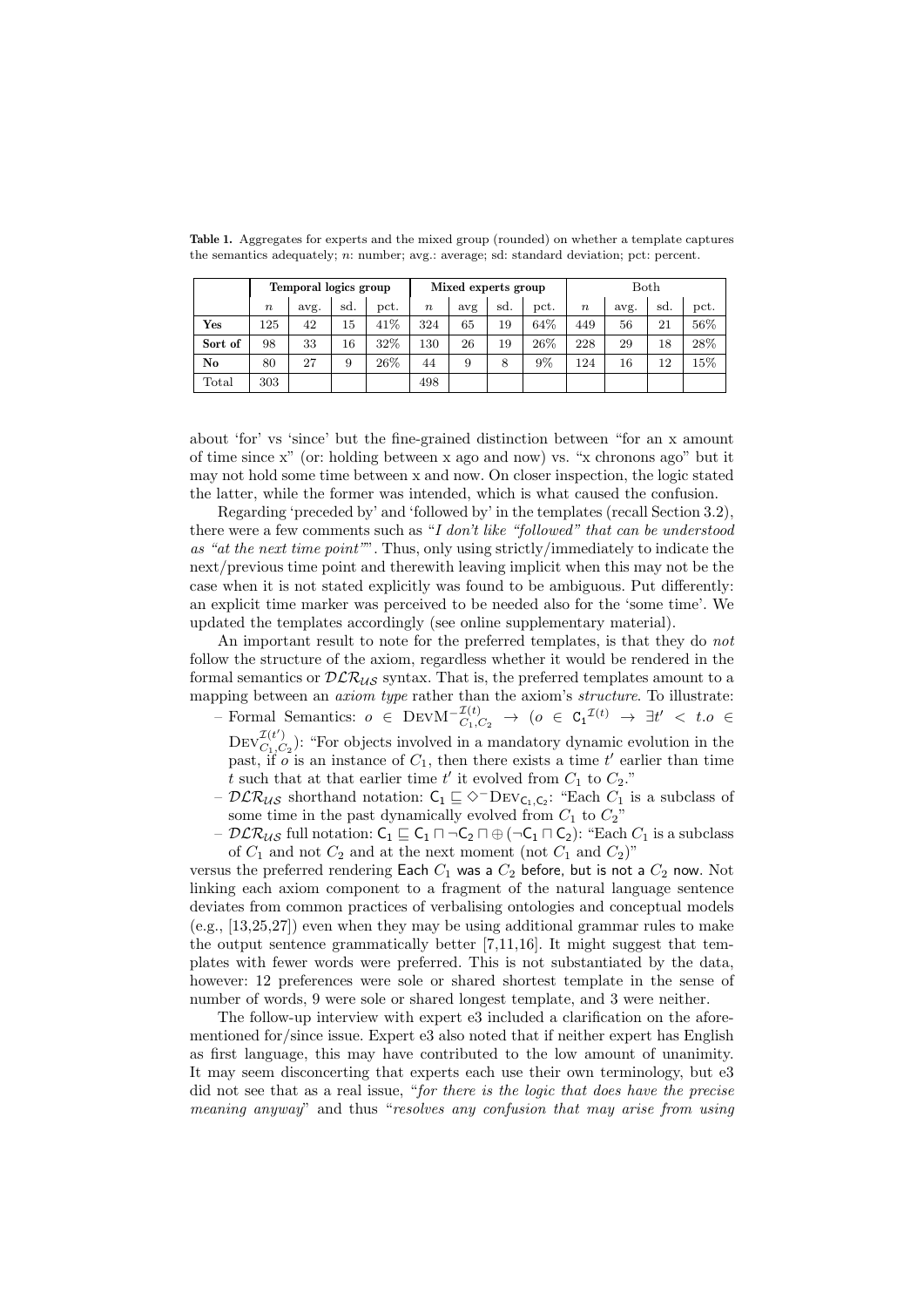slightly different terminology" (paraphrased). In this light, it is not likely that asking many more temporal logic experts will make the results converge. Lastly, e3 suggested that the relative large difference in "yes" between e3 and e1 (29 vs 62 'yes') may be due to attitude toward judging, in that e3 aimed for one and at most two "yes" per constraint. However, this does not explain why e2 had only 34 "yes", but where no such criterion could have been used.

#### 4.2.2. Mixed experts' assessment results

The aggregate result for the mixed experts are included in Table 1. The main interesting outcome is the large differences with the temporal logic experts on whether the templates capture the semantics adequately. The mixed experts deemed many more sentences to be fully or borderline acceptable. This is in large part explainable in that the experts have a better grasp of the subtleties of the temporal constraints. A clear illustration of this is RDevM<sup>−</sup> 'Dynamic evolution for relationships, past, mandatory' option (a), where  $e1$  had commented "Absolutely false!" with 2 "no" and 1 "sort of" from the experts, yet it had 3 "yes" and 2 "sort of" from the mixed group, and Sr 'Snapshot relationship' option (a) received 3 "no" from the experts, yet 2 "yes" and 3 "sort of" from the mixed group.

Further, the aggregate evens out the more strict grading by the single mixed expert who has English as first language (p1 in the data), which may also contribute to assessing precision of verbalising the constraints, and one of the two logicians who is well-versed in modal logics and thus may grasp the finesses of temporal logics better. The aforementioned for/since issue of Qex<sup>−</sup> 'Quantitative extension, past, optional' and QexM<sup>−</sup> 'Quantitative extension, past, mandatory' was absent from the mixed group, who deemed it mostly acceptable.

Regarding preferences for a particular template, there was no unanimous preference on any template, 4 where 4 out of 5 agreed on a preference, and 17 by majority voting (3 out of 5). As to unanimity of verdicts, the mixed group answered the same on 6 templates. There is a slight preference for shorter sentences: 13 preferences were sole or shared shortest template, 5 were sole or shared longest template, and 4 were neither.

Few comments were made by the mixed participants. Recurring ones include NLG expert  $(p2)$ 's option that several templates were either vague (e.g., option (a) of Tc 'Temporal class'), repetitive (PDex/PDev 'Persistent extension/evolution'), or that it "does not sound natural enough" (e.g.,  $DEV^-$  'Dynamic evolution, past, optional'). Participant p1 provided most feedback on word choices and preferences; e.g., instead of ..., but is not now in Qev<sup>−</sup> 'Quantitative evolution, past, optional' and QevM<sup>−</sup> 'Quantitative evolution, past, mandatory', rather  $\ldots$ , but is not a  $C_2$  now, a dislike for the use of sequentially in dynamic evolution templates (which the experts marked down as well), and on ceasing in the template suggesting instantaneous change "rather than stating so explicitly".

## 5. Discussion

The outcome with the preferred templates is, to the best of our knowledge, the first proposal for linking temporal knowledge or information to natural language. The number of participants is relatively small, but a larger group will neither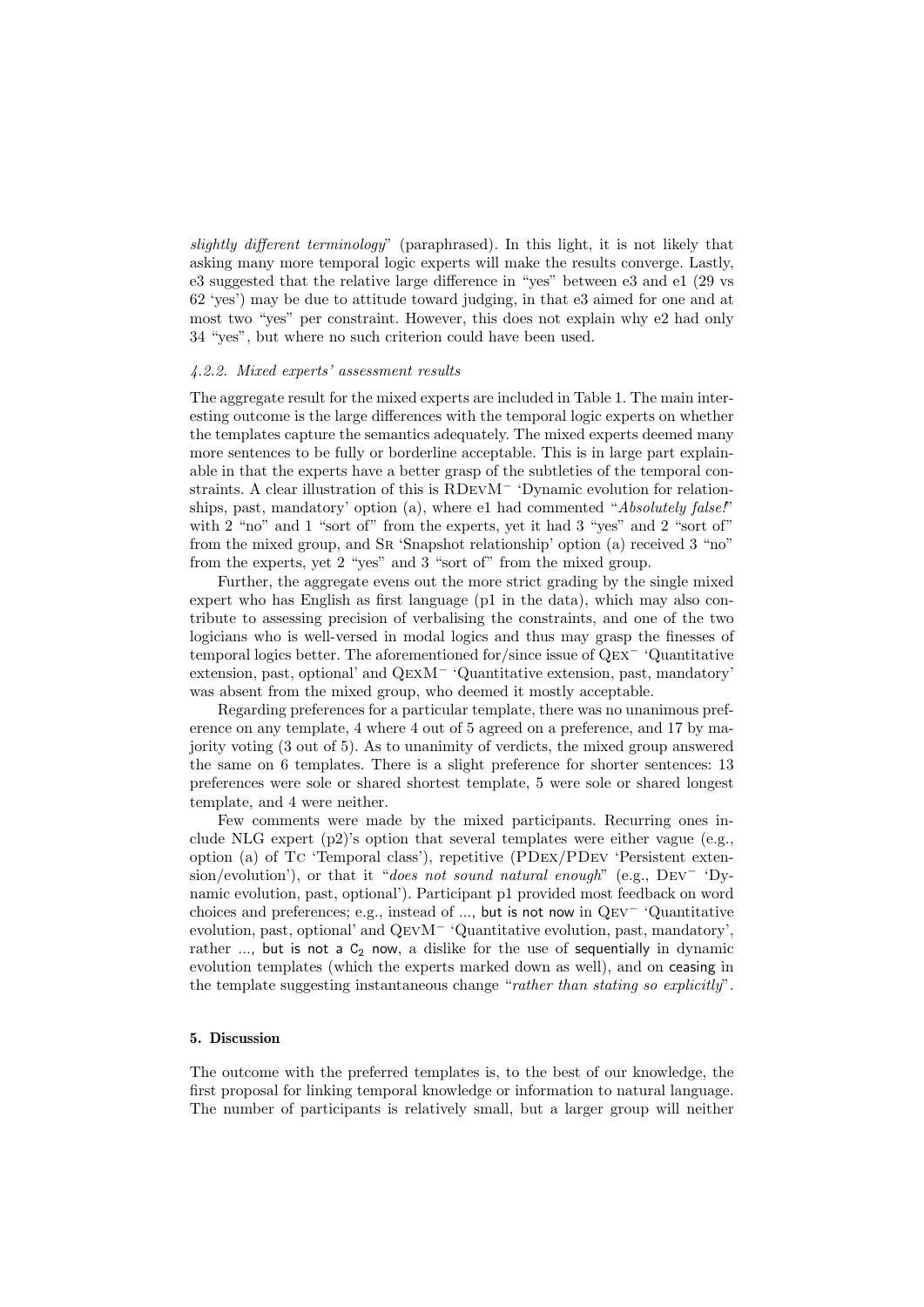resolve the low inter-annotator agreement of the temporal logic experts, nor the comparatively high 'yay-saying' among the mixed expert group whose difference would likely be exacerbated with, say, a group of 4th year student participants that are less conversant in temporal constraints. It is nigh on impossible to examine whether a non-expert group would really have understood the logic, because it would require participants to communicate the meaning in a different mode than the natural language, and those alternative modes were precisely a problem that the natural language approach aimed to address. rendering it difficult to discern whether a lack of understanding may be due to the other representation, Simplicity or potential difficulty of the templates, as measured by number of words, did not show unequivocal preference for shorter templates (hence, sentences), especially among the experts. The data collected cannot explain this, and it thus merits further investigation whether some temporal constraints indeed cannot be simplified further without losing their meaning.

Looking back at Figure 1, the temporal entities and constraints are now verbalised as shown in Figure 1-C. One might pose that once implemented, it may end up in too many sentences for a modeller to check. However, one could 1) further prioritise constraints and 2) rely on an automated reasoner. Regarding prioritisation, the mandatory, past, and quantitative constraints are more interesting from an information systems point of view, for they can be easily implemented in a database as integrity constraints. Optional past and future constraints may be interesting for querying and database updates only. Regarding the latter: with the logic foundation, one could specify just a few important temporal constraints and let the rest be inferred by the reasoner thanks to the logical implications [4,14,17]; e.g., if the relationship is temporal, then so are the participating classes, and if a superclass is temporal then so are its subclasses.

## 6. Conclusions

Template selection of temporal constrains in temporal logics and logic-based temporal conceptual modelling languages showed low expert inter-annotator unanimous agreement, although 89% with majority voting. The experts were more strict (41%) on whether a template captured the semantic than the mixed group (64%), noting that there were few unanimous preferences. Taking into account judgement of semantics, indicated preferences, and comments, all 34 axiom types now have a template for verbalisation. The templates map as a whole to an axiom type rather than their constituents.

We have recently completed a modelling experiment showing that, on the whole, the template-based natural language was preferred over other notations (semantics, DL, diagram, coding-style) especially for the more complex constraints [15]. Therefore, we plan to create bi-directional mappings between the logic and the (pseudo-)natural language and design a multi-modal modelling interface. We also expect that it then will be easier to collect data to investigate the effect natural language renderings on modelling further.

Acknowledgments The author would like to thank the participants for their valuable feedback and the reviewers for their suggestions.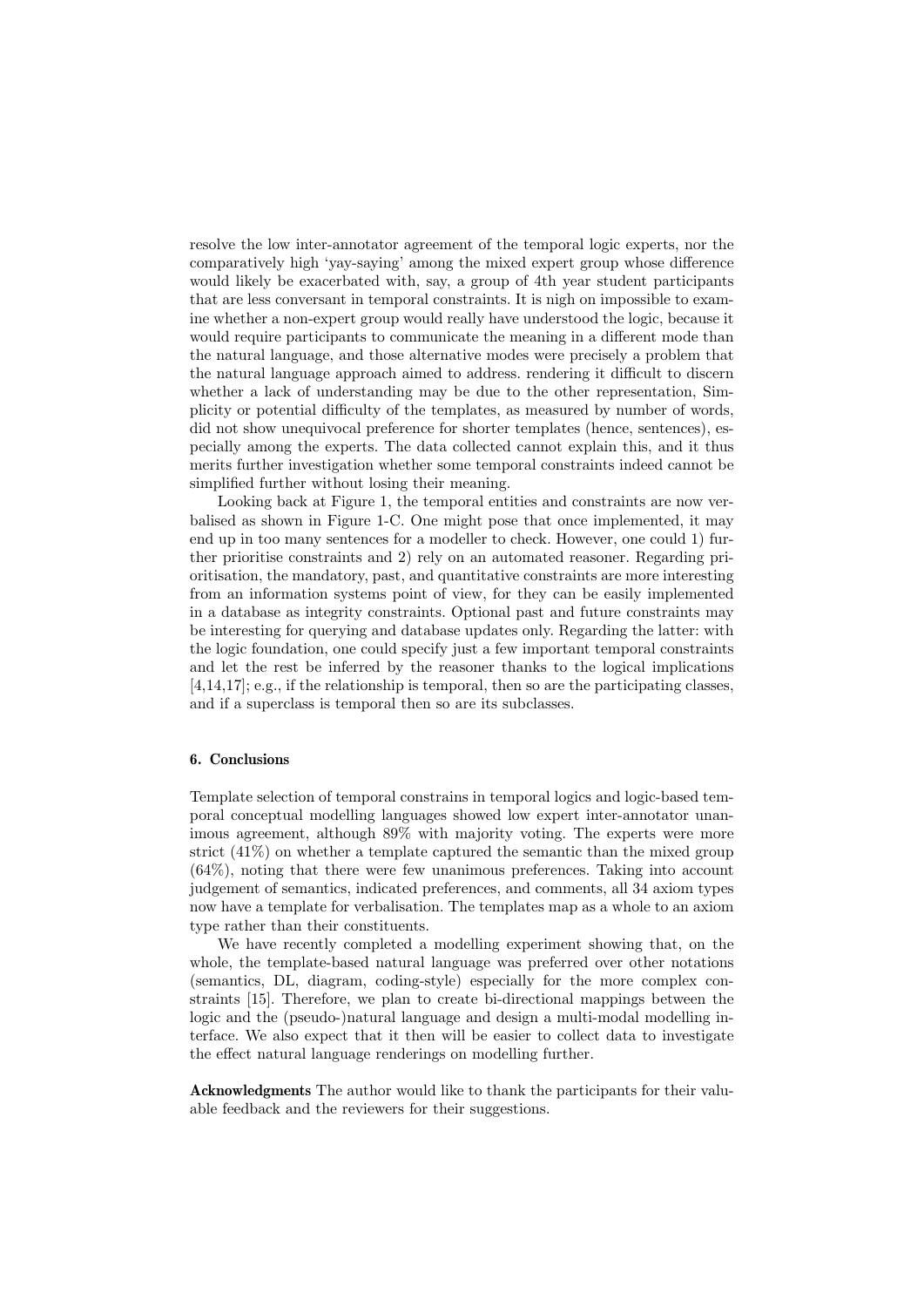#### References

- [1] I. Androutsopoulos, G. Lampouras, and D. Galanis. Generating natural language descriptions from owl ontologies: the naturalowl system. Journal of Artificial Intelligence Research, 48:671–715, 2013.
- [2] A. Artale, E. Franconi, F. Wolter, and M. Zakharyaschev. A temporal description logic for reasoning about conceptual schemas and queries. In S. Flesca, S. Greco, N. Leone, and G. Ianni, editors, Proceedings of the 8th Joint European Conference on Logics in Artificial Intelligence (JELIA-02), volume 2424 of LNAI, pages 98–110. Springer Verlag, 2002.
- [3] A. Artale, R. Kontchakov, C. Lutz, F. Wolter, and M. Zakharyaschev. Temporalising tractable description logic. In Proc. of the  $14th$  International Symposium on Temporal Representation and Reasoning (TIME-07), 2007. Alicante, June 2007.
- [4] A. Artale, C. Parent, and S. Spaccapietra. Evolving objects in temporal information systems. Annals of Mathematics and Artificial Intelligence, 50(1-2):5–38, 2007.
- [5] N. Bouayad-Agha, G. Casamayor, and L. Wanner. Natural language generation in the context of the semantic web. Semantic Web Journal, 5(6):493–513, 2014.
- [6] H. Burden and R. Heldal. Natural language generation from class diagrams. In S. Weissleder, L. Lúcio, H. Cichos, and F. Fondement, editors, *Proceedings of the 8th In*ternational Workshop on Model-Driven Engineering, Verification and Validation (MoDeVVa'11). ACM Proceedings, 2011. 17 October 2011, Wellington, New Zealand.
- [7] N. E. Fuchs, K. Kaljurand, and T. Kuhn. Discourse Representation Structures for ACE 6.6. Technical Report ifi-2010.0010, Dept of Informatics, University of Zurich, Switzerland, 2010.
- [8] D. Gianni, P. Bocciarelli, and A. D'Ambrogio. Temporal capabilities in support of conceptual process modeling using object-role modeling. In Proceedings of the Symposium on Theory of Modeling and Simulation-DEVS Integrative, 2014. Tampa, ?Florida, USA, April, 2014.
- [9] J. M. Giménez-García, A. Zimmermann, and P. Maret. Ndfluents: An ontology for annotated statements with inference preservation. In E. Blomqvist et al., editors, Proc. of ESWC'17, volume 10249 of LNCS, pages 538–654. Springer, 2017. 30 May - 1 June 2017, Portoroz, Slovenia.
- [10] H. Gregersen and C. S. Jensen. Temporal entity-relationship models a survey. IEEE Trans. Knowl. Data Eng., 11(3):464–497, 1999.
- [11] N. Gruzitis and G. Barzdins. Towards a more natural multilingual controlled language interface to OWL. In Proceedings of the Ninth International Conference on Computational Semantics, IWCS '11, pages 335–339, Stroudsburg, PA, USA, 2011. Association for Computational Linguistics.
- [12] T. Halpin. Temporal modeling and ORM. In R. Meersman, Z. Tari, and P. Herrero., editors, OTM 2008 Workshops, volume 5333 of LNCS, pages 688–698. Springer, 2008.
- [13] T. Halpin and T. Morgan. Information modeling and relational databases. Morgan Kaufmann, 2nd edition, 2008.
- [14] C. M. Keet and A. Artale. A basic characterization of relation migration. In R. Meersman et al., editors, OTM Workshops, 6th International Workshop on Fact-Oriented Modeling  $(ORM'10)$ , volume 6428 of *LNCS*, pages 484–493. Springer, 2010. October 27-29, 2010. Hersonissou, Crete, Greece.
- [15] C. M. Keet and S. Berman. Determining the preferred representation of temporal constraints in conceptual models. In 36th International Conference on Conceptual Modeling (ER'17), LNCS, page (in print). Springer, 2017. 6-9 Nov 2017, Valencia, Spain.
- [16] C. M. Keet and L. Khumalo. Toward a knowledge-to-text controlled natural language of isiZulu. Language Resources and Evaluation, 51(1):131–157, 2017.
- [17] C. M. Keet and E. A. N. Ongoma. Temporal attributes: their status and subsumption. In H. Köhler and M. Saeki, editors, Asia-Pacific Conference on Conceptual Modelling (APCCM'15), volume 165 of CRPIT, pages 61–70. Conferences in Research and Practice in Information Technology, 2015. 27-30 January, 2015, Sydney, Australia.
- [18] V. Khatri, S. Ram, R. T. Snodgrass, and P. Terenziani. Capturing telic/atelic temporal data semantics: Generalizing conventional conceptual models. Transactions on Knowledge and Data Engineering, 26(3):528–548, 2014.